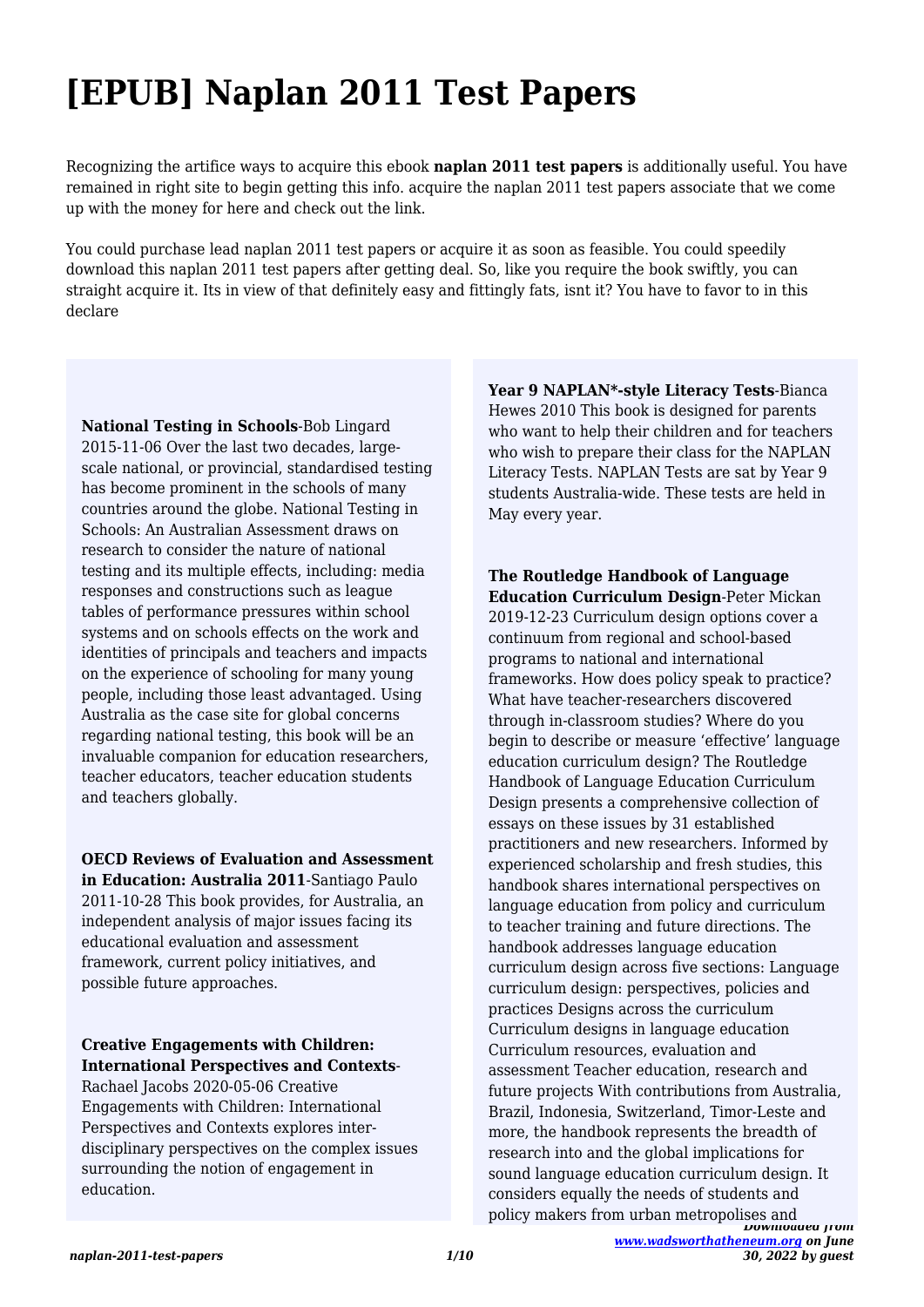remote communities. It is designed to reinvigorate discussions about education policy, curriculum management and the role of teacherresearchers.

**World Culture Re-Contextualised**-Jürgen Schriewer 2017-10-02 Impressive strands of research have shown the emergent reality of increasing world-level interconnection in almost every field of social action. As a consequence, theories and models have been developed which are aimed at conceptualising this new reality along the lines of an 'institutionalised' World Culture. This offers a new understanding of the worldwide diffusion of specifically modern – i.e. mainly Western – rules, ideologies and organisational patterns, and of attendant harmonisation and standardisation of fields of social action. World Culture theories have not gone unchallenged. Rather, cross-cultural studies have revealed much more complex processes of regional fragmentation and (re-)diversification; of the refraction, appropriation, and hybridisation, through distinct socio-cultural conditioning, of world-level models and ideas; and of the ongoing effectiveness both of structural pathdependencies and of specifically cultural aspects such as collective memories, social meanings, and religious (or ideological) belief systems. Comparative research has thus highlighted an intricate simultaneity of contrary currents: of the increasing world-level interconnection of communication and exchange relations on the one hand, and, on the other, the persistence of context-specific interpretations, translations, and deviation-generating re-contextualisations of world-level forces and challenges. This research provides the theoretical problematique that animates this volume. The chapters explore the conceptual tools and explanatory power of theories and models which do not just oppose or reject World Culture theory, but are instead suited to complementing and differentiating it. The volume offers an enlightening conceptualisation of the intricate interaction of global processes with local agency, and of worldlevel forces with the self-evolutionary potentials inherent in specific contexts, socio-cultural structures, and distinctive meanings constellations. This book was originally published as a special issue of Comparative Education.

**Literacy in Australia**-Amy Seely Flint 2019-09-23 Infused with our authors' personal

experiences teaching, Literacy in Australia, 3rd Edition is delivered as a full colour printed textbook with an interactive eBook code included. This enables students to master concepts and succeed in assessment by taking the roadblocks out of self-study, with features designed to get the most out of learning such as animations, interactivities, concept check questions and videos. With a prioritised focus on the Aboriginal and Torres Strait Islander histories and cultures featured throughout the text, pre-service teachers will be well-equipped with the knowledge of what kinds of activities they can include in and out of the classroom for an enriching learning experience for their students.

**Learning Standards and the Assessment of Quality in Higher Education: Contested Policy Trajectories**-Jon Yorke 2016-07-13 This book analyses accountability and quality policies relating to learning standards and examines their implications for assessment in higher education. Whilst primarily focusing on the Australian setting, this analysis is located within a broader frame of reference that includes the United Kingdom (UK), the United States of America (US), and the Organisation for Economic Cooperation and Development (OECD). Across these settings, comparative measures of learning have been seen as a policy 'solution' to the problem of 'proving quality' in a globalised and increasingly competitive higher education market. Comparative measures of learning depend on the specification of learning standards. Learning standards attempt to articulate the capabilities expected of graduates, and students' achievement of these is determined through the practices of assessment carried out within institutions. Quality policy, learning standards and assessment practices all intersect within the broader umbrella of accountability, with relevance to governments, higher education providers, employers, parents, and students. The findings reported in this book highlight a number of policy influences, including the rising demands for national and international comparative data on learning standards to compare quality and inform student choice in a globally competitive market.

*Downloaded from [www.wadsworthatheneum.org](http://www.wadsworthatheneum.org) on June 30, 2022 by guest* **Constructing Educational Achievement**-Sivanes Phillipson 2014-06-03 International interest focuses on why pupils from East-Asia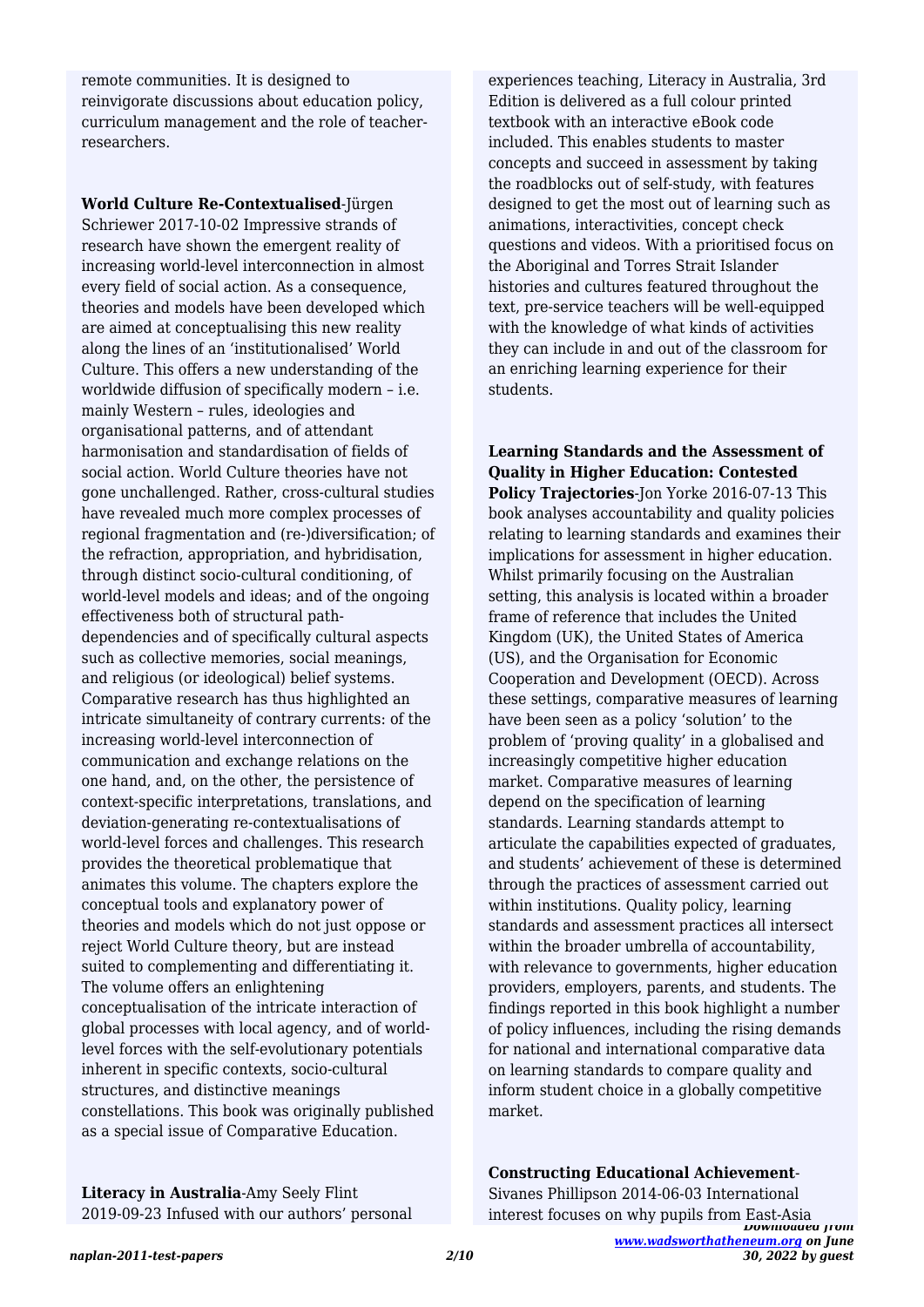tend to outperform pupils from the West and scholars have proposed a number of possible explanations to account for these international trends. Using Vygotsky's theory (1978) as a conceptual framework to "construct" school achievement, this book puts forward culturally relevant context for understanding developmental aspects of children's school achievement and their implication to classroom practice and education progress. Converging the two important lines of inquiry – the child factor and the sociocultural factor – this book showcases evidence-based scholarly works from across the globe that shed light on causes of academic achievement in different contexts. The book brings together eminent scholars from early childhood, primary education, secondary and vocational education who expertly capture the vitality of development and processes of specific child factors and their interaction with their environment that explain their school achievement. Foregrounded in the five planes of cultural historical, institutional, social, personal and mental, the research explain how children think, learn and form the will to perform amidst the changing social and family environment, and challenging school and educational environment.

**Year 5 Naplan\*-style Tests**-James A. Athanasou 2010 This book is designed for parents who want to help their children and for teachers who wish to prepare their class for the NAPLAN Tests. NAPLAN Tests are sat by Year 5 students Australia-wide. These tests are held in May every year. The tests are in Literacy and Numeracy.

#### **Materiality and Managerial Techniques**-

Nathalie Mitev 2018-01-23 This edited book examines the relationship between the materiality of artefacts and managerial techniques, combining the recent scholarly interest on socio-materiality with a focus on management. Exploring managerial techniques, the social and material tools used by actors to guide or facilitate collective activities, topics include their socio-materiality, performative dimension, role in managerial control, relationship to organisational space and relationship to organisational legitimacy. This volume particularly explores the valuation and legitimation practices or processes involving managerial techniques, their modalities, specificities and involvement in collective activity within organisations. The overall aim of the

chapters is to explore in different ways and instances the way in which material artefacts are able to inscribe and enforce managerial action which affects daily work practices.

**Research in Mathematics Education in Australasia 2008–2011**-Bob Perry 2012-09-11 This is the eighth edition of the four-yearly review of mathematics education research in Australasia. Commissioned by the Mathematics Education Research Group of Australasia (MERGA), this review critiques the most current Australasian research in mathematics education in the four years from 2008-2011. The main objective of this review is to celebrate and recognise significant findings; highlight relationships between research; identify themes; and forecast further research directions. This theme-based review has produced a comprehensive analysis of Australasian research in a politically challenging time—producing a manuscript with implications for a wider, international, audience. As the 2009 Felix Klein medal winner Gilah Leder states: A substantial body of research is captured in the chapters of this review. It encompasses the labours of a community of active researchers, with varied interests and diverse theoretical perspectives. Some of the issues explored in the period covered by this volume clearly resonate with questions and concerns particularly pertinent to the changing educational environment; others are more aptly described as continuing or renewed explorations of areas of long standing concern.

## **Excel Year 2 NAPLAN\*-style Tests**-James A

Athanasou 2011 Excel Year 2 NAPLAN-style Tests include: six practice tests each for numeracy, language conventions and reading; five practice tests for writing; detailed answers with explanations for all twenty-three practice tests; the best test preparation for your child.

## **Digital Disruption in Teaching and Testing**-

*Downloaded from* Claire Wyatt-Smith 2021-04-28 This book provides a significant contribution to the increasing conversation concerning the place of big data in education. Offering a multidisciplinary approach with a diversity of perspectives from international scholars and industry experts, chapter authors engage in both research- and industry-informed discussions and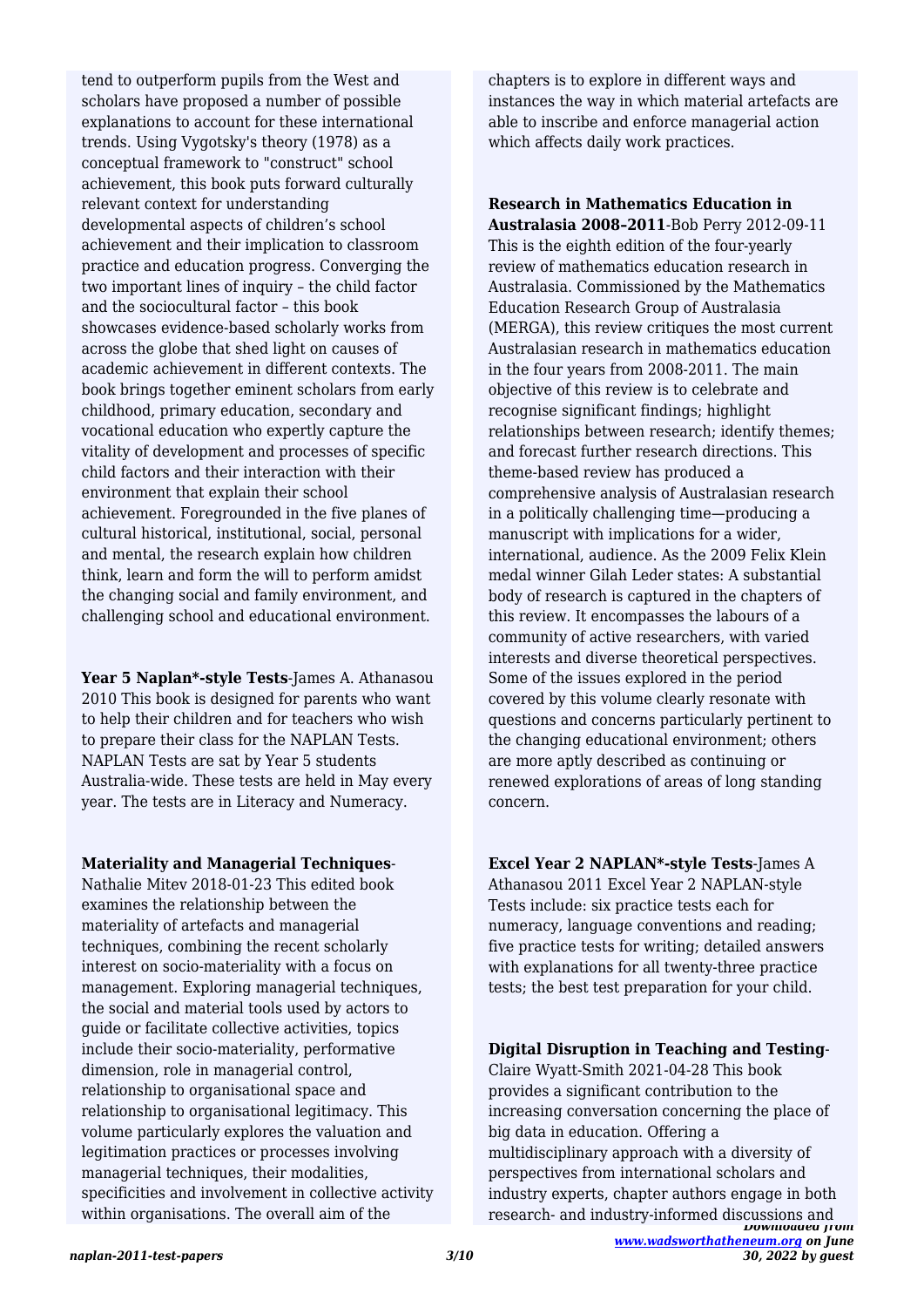analyses on the place of big data in education, particularly as it pertains to large-scale and ongoing assessment practices moving into the digital space. This volume offers an innovative, practical, and international view of the future of current opportunities and challenges in education and the place of assessment in this context.

**Technology Integration and High Possibility**

**Classrooms**-Jane Hunter 2015-03-02 Technology Integration and High Possibility Classrooms provides a fresh vision for education in schools based on new research from in-depth studies of technology integration in exemplary teachers' classrooms. This timely book meets the demand for more examples of effective technology integration by providing a new conceptual understanding that builds on the popular and highly influential theoretical framework of technological, pedagogical and content knowledge (TPACK). Technology Integration and High Possibility Classrooms details four rich case studies set in different contexts with students ranging from age 6 to 16. Each case study articulates in very practical terms what characterizes exemplary teachers' knowledge of technology integration and how that is applied in classrooms. This highly accessible book clearly demonstrates how theory informs practice and provides new possibilities for learning in twentyfirst-century schools.

**A Dingo Ate My Math Book: Mathematics**

**from Down Under**-Burkard Polster 2017-12-27 A Dingo Ate My Math Book presents ingenious, unusual, and beautiful nuggets of mathematics with a distinctly Australian flavor. It focuses, for example, on Australians' love of sports and gambling, and on Melbourne's iconic, mathematically inspired architecture. Written in a playful and humorous style, the book offers mathematical entertainment as well as a glimpse of Australian culture for the mathematically curious of all ages. This collection of engaging stories was extracted from the Maths Masters column that ran from 2007 to 2014 in Australia's Age newspaper. The maths masters in question are Burkard Polster and Marty Ross, two (immigrant) Aussie mathematicians, who each week would write about math in the news, providing a new look at old favorites, mathematical history, quirks of school mathematics—whatever took their fancy. All

articles were written for a very general audience, with the intention of being as inviting as possible and assuming a minimum of mathematical background.

**Recent Approaches for Assessing Cognitive Load from a Validity Perspective**-Moritz Krell 2022-02-24

# **Data Culture and the Organisation of**

**Teachers' Work**-Nerida Spina 2020-07-24 Data Culture and the Organisation of Teachers' Work provides an in-depth look at how the political and media scrutiny of teachers, pupils and schools now organises teaching and learning. Spina also examines how educational data is used in schools, and where it fails to take account of the everyday experiences of school leaders, teachers and students. Drawing on primary research, and discussing practice in relation to the National Assessment Programme: Literacy and Numeracy (NAPLAN), this book discusses the strengths and weaknesses of a data-driven approach, the restrictions this can impose and how to navigate them as a teacher. Ideal for scholars and postgraduate students of education, this book provides a comprehensive institutional, ethnographic look into the daily lived experiences of teachers, and the effects of standardised testing.

**Teaching: Dilemmas, Challenges &**

*Downloaded from* **Opportunities**-Robyn Ewing 2019-09-26 "We have not sought in this book, to define 'best practice' for you, but have rather, challenged you to think about ways in which to teach intelligently, insightfully and respectfully." - How does a teacher deal with a student's challenging behaviour in the classroom? - Is it fair to adopt information and communication technologies that favour students who have access to sophisticated devices such as tablets in their own home? - How, during the professional experience, is an education student to act when his or her beliefs about learning are not congruent with those of the supervising teacher? - Should students be grouped in terms of their ability? These and many more issues arise daily in our early childhood, primary and secondary learning environments. Teaching, 6e takes a holistic approach to classroom teaching and learning. It considers the complexities and opportunities embedded in meeting learners' needs in diverse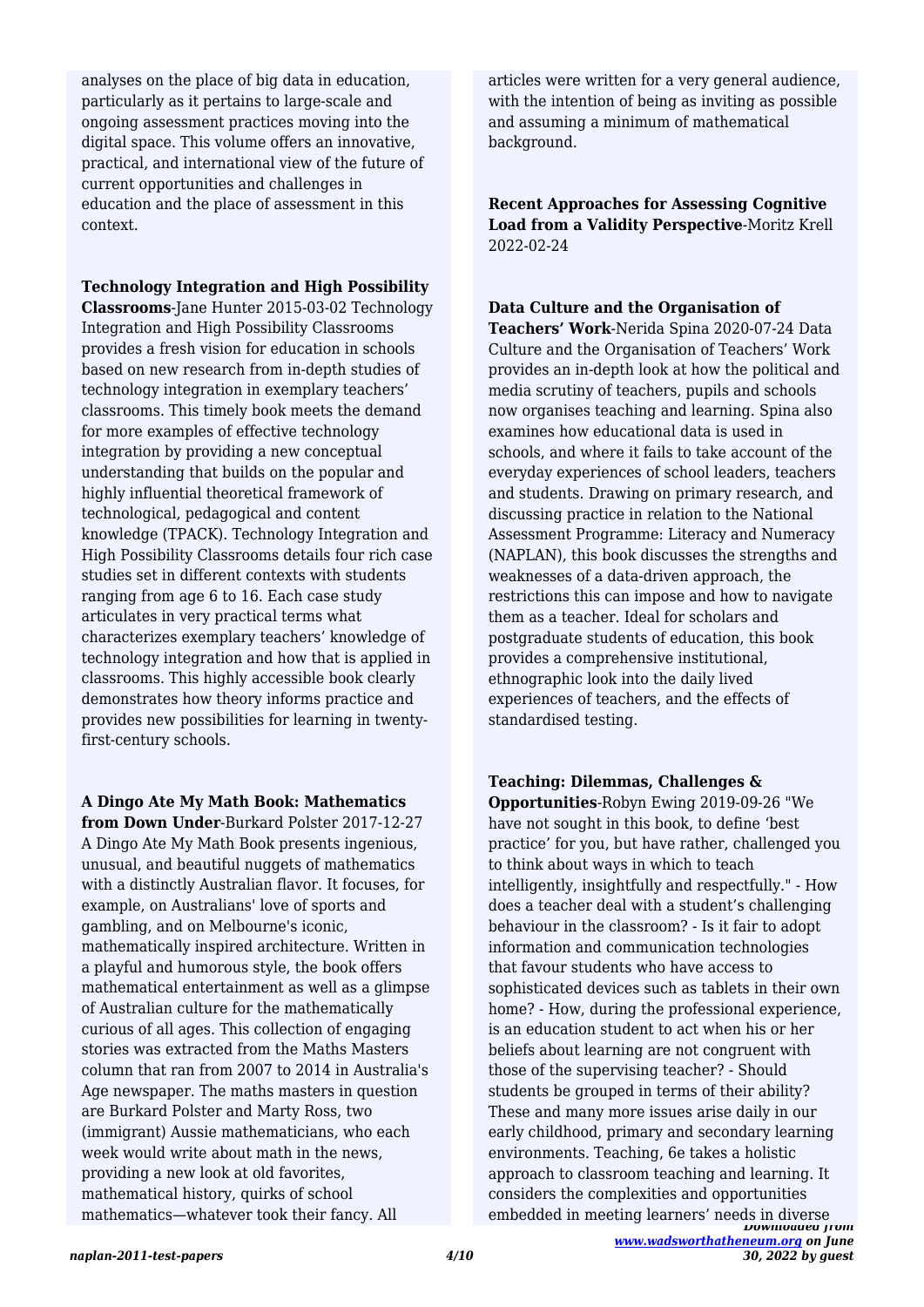and ever-changing contexts. It encourages preservice teachers to become active learners of teaching, how to think like teachers and to consider the fundamental aspects of teaching. It directs pre-service teachers to useful teaching resources, in text, in references and online. Case studies and reflection opportunities encourage pre-service teachers to consider their own strengths and issues, the diversity of learning styles in their students, their school and wider community as well as government and ethical requirements. It raises student awareness of what it really means to teach and how they can do it. Students will continue to refer to this wellresearched and easy-to-use text throughout their qualification, in their professional placement and into their teaching career.

#### **Challenging the Deprofessionalisation of Teaching and Teachers**-John Buchanan

2020-10-01 This book explores how best to invest in and nurture teachers. It examines deprofessionalisation and reprofessionalisation in the recent developments in the understanding of teaching and learning, including the effects of standardizing teaching, education shaped by student satisfaction data and basic skills tests. The book focuses on Australian context and takes on an international perspective. It investigates fundamental issues affecting teacher quality, morale, attrition and retention, learner and teacher autonomy, and assessment and evaluation. It encourages teachers and teacher educators to assert centrality to teachers and question and challenge outside forces that suppress teacher autonomy and associated agency and creativity. It challenges administrators and educational jurisdictions to rethink their assumptions on their own capacities and limitations and teachers' capabilities to shape education in optimal ways and the impact of outcomes of the decisions they make.

## **Aboriginal and Torres Strait Islander**

**Education**-Kaye Price 2015-07-03 The second edition of Aboriginal and Torres Strait Islander Education: An Introduction for the Teaching Profession prepares students for the unique environment they will face when teaching Aboriginal and Torres Strait Islander students at early childhood, primary and secondary levels. This book enables future teachers to understand Aboriginal and Torres Strait Islander education within a social, cultural and historical context

and uses compelling stories and practical strategies to empower both student and teacher. Updated with the Australian Curriculum in mind, this is a unique textbook written by highly regarded Aboriginal and Torres Strait Islander academics. Each chapter opens with a powerful anecdote from the author, connecting the classroom to real-world issues. This updated edition has also been expanded to include information on fostering the unique talents of Aboriginal and Torres Strait Islander children and young people and allows the reader to reflect on classroom practices throughout.

**My School**-Lesley Scanlon 2014-12-17 Education issues feature almost daily in print media, online, on the radio and on television, much of which focuses on the perceived deficits of students and teachers. Singled out for special attention are low socio-economic status (SES) schools which are frequently characterised by teachers and students with little investment in learning and teaching. Yet within this plethora of educational discussion there is no contemporary, longitudinal study of what it means to learn and teach in a disadvantaged school within the policy context of the 'education revolution' in Australia. Drawing on 500 interviews conducted over a four period with the Principal, parents, teachers and students at a regional low SES school, this book challenges the profile of one school as represented on the 'My School' website which publishes the results of National Assessment Program in Literacy and Numeracy (NAPLAN). Chapters situate the original research within an international and national educational context, before exploring topics including leadership and management, student behaviour, constructs of the 'good teacher', the involvement of parents in school and the 'digital revolution'. The book closes with an appraisal of the major themes that emerged from the multiple perspectives of the study. This is the first book to provide a longitudinal ethnographic study of a school in Australia, which examines the impact of the 'education revolution' on the Principal, parents, teachers and students. It comprehensively challenges the official 'My School' representation of a low SES school and will appeal to researchers in education, as well as those involved in postgraduate teacher education and sociology courses, both from Australia and internationally.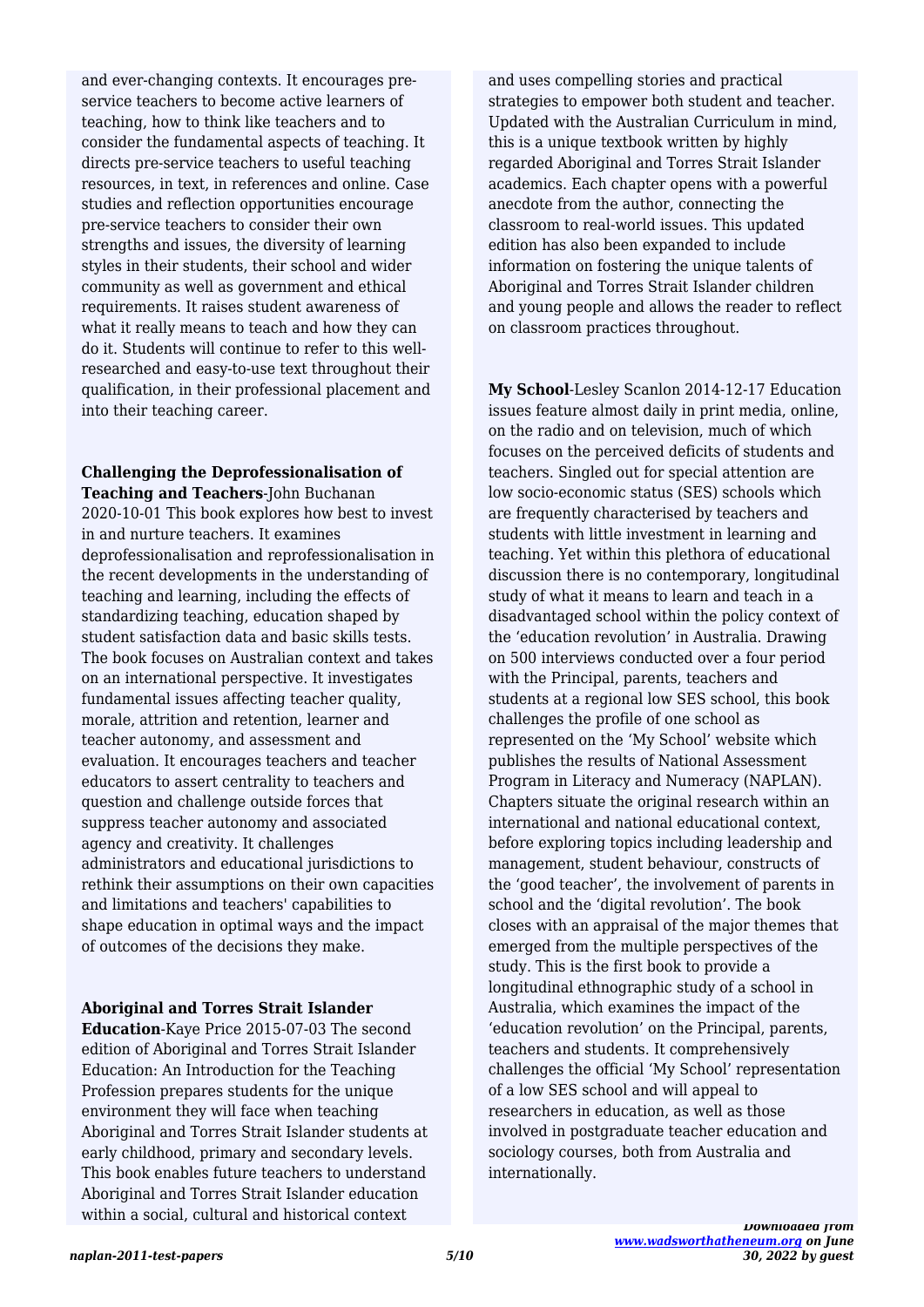## **The Proceedings of the 12th International Congress on Mathematical Education**-Sung Je

Cho 2015-02-10 This book comprises the Proceedings of the 12th International Congress on Mathematical Education (ICME-12), which was held at COEX in Seoul, Korea, from July 8th to 15th, 2012. ICME-12 brought together 3500 experts from 92 countries, working to understand all of the intellectual and attitudinal challenges in the subject of mathematics education as a multidisciplinary research and practice. This work aims to serve as a platform for deeper, more sensitive and more collaborative involvement of all major contributors towards educational improvement and in research on the nature of teaching and learning in mathematics education. It introduces the major activities of ICME-12 which have successfully contributed to the sustainable development of mathematics education across the world. The program provides food for thought and inspiration for practice for everyone with an interest in mathematics education and makes an essential reference for teacher educators, curriculum developers and researchers in mathematics education. The work includes the texts of the four plenary lectures and three plenary panels and reports of three survey groups, five National presentations, the abstracts of fifty one Regular lectures, reports of thirty seven Topic Study Groups and seventeen Discussion Groups.

**Year 3 Bumper Book**-Don Robens 2011 This book contains New NAPLAN-format practice tests including writing, reading, language conventions and numeracy. These tests have been produced by Coroneos Publications independently of Australian Governments and are not officially endorsed publications of the NAPLAN program.

**Handbook of Automated Scoring**-Duanli Yan 2020-02-26 "Automated scoring engines [...] require a careful balancing of the contributions of technology, NLP, psychometrics, artificial intelligence, and the learning sciences. The present handbook is evidence that the theories, methodologies, and underlying technology that surround automated scoring have reached maturity, and that there is a growing acceptance of these technologies among experts and the public." From the Foreword by Alina von Davier, ACTNext Senior Vice President Handbook of

Automated Scoring: Theory into Practice provides a scientifically grounded overview of the key research efforts required to move automated scoring systems into operational practice. It examines the field of automated scoring from the viewpoint of related scientific fields serving as its foundation, the latest developments of computational methodologies utilized in automated scoring, and several large-scale realworld applications of automated scoring for complex learning and assessment systems. The book is organized into three parts that cover (1) theoretical foundations, (2) operational methodologies, and (3) practical illustrations, each with a commentary. In addition, the handbook includes an introduction and synthesis chapter as well as a cross-chapter glossary.

**Handbook on Performance Management in the Public Sector**-Deborah Blackman 2021-05-28 This timely Handbook examines performance management research specific to the public sector and its contexts, and provides suggestions for future developments in the field. It demonstrates the need for performance management to be reconceptualized as a core component of business both within and across organizations, and how it must be embedded in both strategic decision-making and as a day-today leadership and management practice in order to be effective.

**Reflective Practice for Teachers**-Maura Sellars 2017-05-15 Reflective Practice for Teachers explores a range of key issues that you will need to engage with during your teacher preparation and early career in the classroom in order to deepen your understanding of teaching practice. Case studies and 'What does this mean for you?' boxes in every chapter take ideas from research and show how they can apply to the real world of teaching. This second edition has been updated with: a new chapter on assessment extended discussion of metacognition in the classroom critical perspective on what we really know about brain-based learning further coverage models of reflective practice

*Downloaded from* **Teacher Involvement in High-Stakes Language Testing**-Daniel Xerri 2018-04-27 This book advocates that teachers should play an active role in high-stakes language testing and that more weight should be given to teacher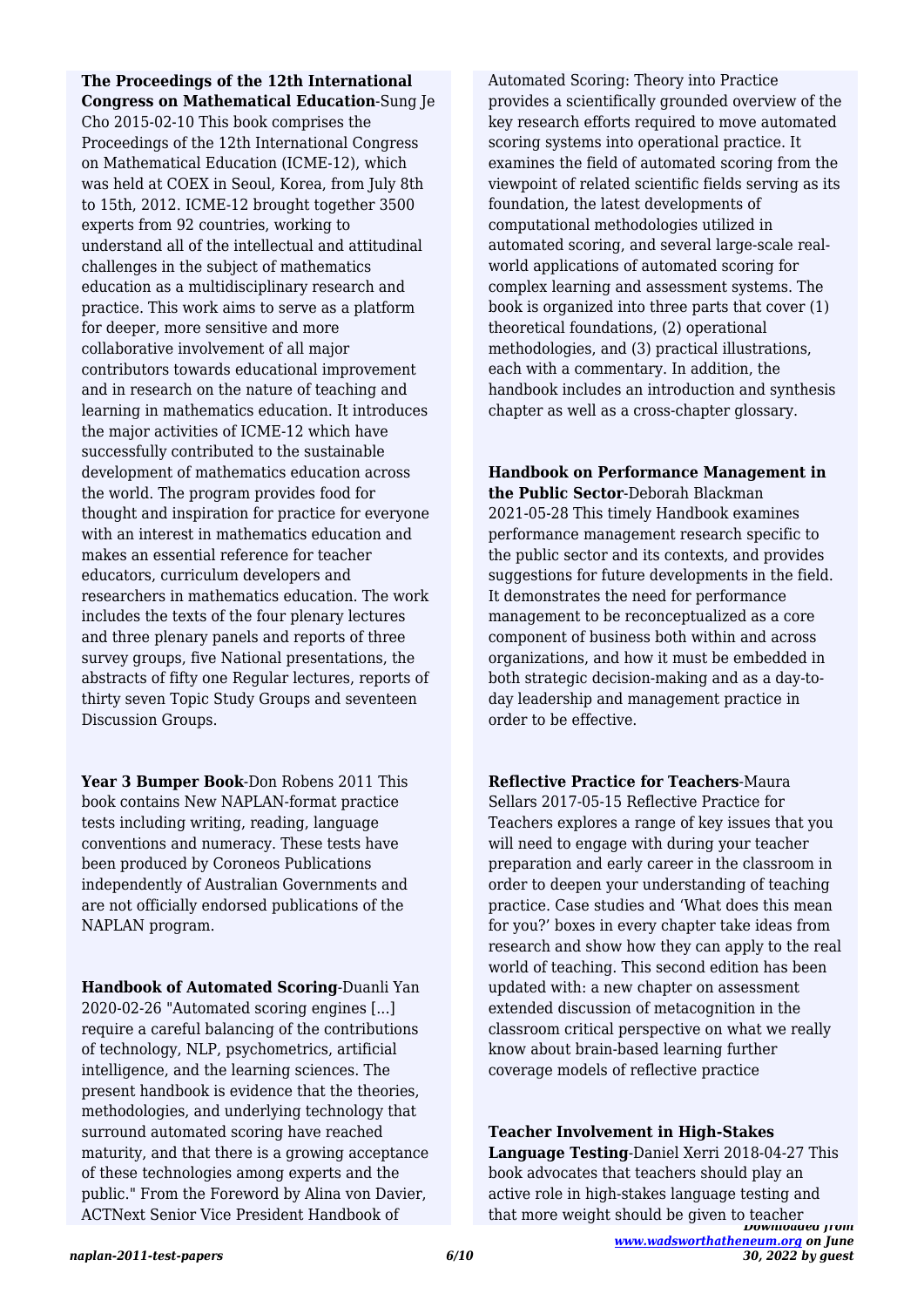judgement. This is likely to increase the formative potential of high-stakes tests and provide teachers with a sense of ownership. The implication is that the knowledge and skills they develop by being involved in these tests will feed into their own classroom practices. The book also considers the arguments against teacher involvement, e.g. the contention that teacher involvement might entrench the practice of teaching to the test, or that teachers should not be actively involved in high-stakes language testing because their judgement is insufficiently reliable. Using contributions from a wide range of international educational contexts, the book proposes that a lack of reliability in teacher judgement is best addressed by means of training and not by barring educators from participating in high-stakes language testing. It also argues that their involvement in testing helps teachers to bolster confidence in their own judgement and develop their assessment literacy. Moreover, teacher involvement empowers them to play a role in reforming high-stakes language testing so that it is more equitable and more likely to enhance classroom practices. High-stakes language tests that adopt such an inclusive approach facilitate more effective learning on the part of teachers, which ultimately benefits all their students.

## **The Wiley Handbook of Teaching and**

**Learning**-Gene E. Hall 2018-07-19 Provides a comprehensive reference for scholars, educators, stakeholders, and the general public on matters influencing and directly affecting education in today's schools across the globe This enlightening handbook offers current, international perspectives on the conditions in communities, contemporary practices in schooling, relevant research on teaching and learning, and implications for the future of education. It contains diverse conceptual frameworks for analyzing existing issues in education, including but not limited to characteristics of today's students, assessment of student learning, evaluation of teachers, trends in teacher education programs, technological advances in content delivery, the important role for school leaders, and innovative instructional practices to increase student learning. The Wiley Handbook of Teaching and Learning promotes new, global approaches to studying the process of education, demonstrates the diversity among the constituents of schooling, recognizes the need for and presents a variety of approaches to

teaching and learning, and details exemplary practices in education. Divided into four sections focused on general topics—context and schooling; learners and learning; teachers and teaching; and educators as learners and leaders—and with all-new essays that look at what has been, what is, and what could be, this book is destined to inspire thoughtful contemplation from readers about what it means to teach and learn. Examines teaching, learners, and learning from a contemporary, international perspective, presenting alternative views and approaches Provides a single reference source for teachers, education leaders, and agency administrators Summarizes recent research and theory Offers evidence-based recommendations for practice Includes essays from established and emerging U.S. and international scholars Each chapter includes a section encouraging readers to think ahead and imagine what education might be in the future Scholars from around the world provide a range of evidence-based ideas for improving and modifying current educational practices, making The Wiley Handbook of Teaching and Learning an important book for the global education community and those planning on entering into it.

# **Authentic Assessment and Evaluation Approaches and Practices in a Digital Era**-

2021-09-06 This book expertly illustrates the important process of authentic assessment and evaluation in the construction and dissemination of educational knowledge. One of the key strengths of this book is the diversity of contexts in which the various aspects of assessment are evidenced and discussed.

# **Testing Regimes, Accountabilities and**

*Downloaded from* **Education Policy**-Bob Lingard 2017-10-02 Around the globe, various kinds of testing, including high stakes national census testing, have become meta-policies, steering educational systems in particular directions, and having great effects on schools and on teacher practices, as well as upon student learning and curricula. There has also been a complementary global aspect to this with the OECD's PISA and IEA's TIMSS and PIRLS, which have had impacts on national education systems and their policy frameworks. While there has been a globalized educational policy discourse that suggests that high stakes standardised testing will drive up standards and enhance the quality of a nation's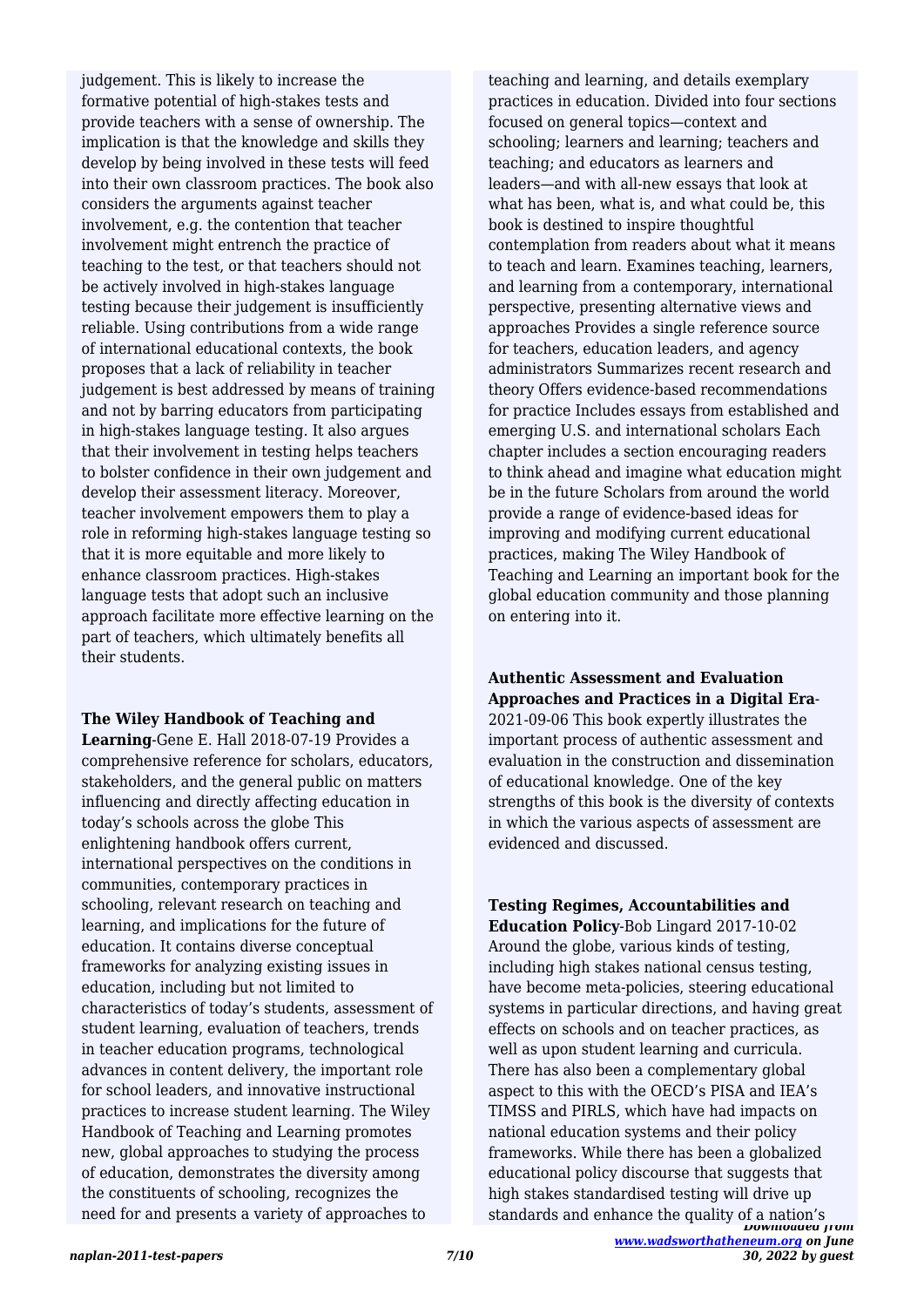human capital and thus their international economic competitiveness, this discourse still manifests itself in specific, vernacular, path dependent ways in different nations. High stakes testing and its effects can also be seen as part of the phenomenon of the 'datafication' of the world and 'policy as numbers', linked to other reforms of the state, including new public management, network governance, and top-down and testbased modes of accountability. This edited collection provides theoretically and empirically informed analyses of these developments. This book was originally published as a special issue of the Journal of Education Policy.

#### **Becoming a Teacher: Knowledge, Skills and**

**Issues**-Maggie Clarke 2014-04-23 Marsh's Becoming a Teacher, 6e continues to offer preservice teachers a practical and user-friendly guide to learning to teach that students find invaluable throughout their entire degree. Marsh covers a comprehensive introduction to teaching methodology, preparing pre-service teachers for the challenges they face in a 21st-century classroom. All chapters in this new edition have been updated with new approaches and current references by the two new authors Maggie Clarke and Sharon Pittaway. The approach in this 6th edition is more reflective and gives readers an even greater opportunity to interact with issues raised in the text.

**Handbook of Accessible Achievement Tests for All Students**-Stephen N. Elliott 2011-04-28 The Handbook of Accessible Achievement Tests for All Students: Bridging the Gaps Between Research, Practice, and Policy presents a wealth of evidence-based solutions designed to move the assessment field beyond "universal" standards and policies toward practices that enhance learning and testing outcomes. Drawing on an extensive research and theoretical base as well as emerging areas of interest, the volume focuses on major policy concerns, instructional considerations, and test design issues, including: The IEP team's role in sound assessment. The relationships among opportunity to learn, assessment, and learning outcomes. Innovations in computerized testing and the "6D" framework for standard setting. Legal issues in the assessment of special populations. Guidelines for linguistically accessible assessments. Evidencebased methods for making item modifications that increase the validity of inferences from test

scores. Strategies for writing clearer test items. Methods for including student input in assessment design. Suggestions for better measurement and tests that are more inclusive. This Handbook is an essential reference for researchers, practitioners, and graduate students in education and allied disciplines, including child and school psychology, social work, special education, learning and measurement, and education policy.

#### **Pedagogy in Basic and Higher Education**-

Kirsi Tirri 2020-02-19 This book takes a holistic approach to pedagogy and argues that the purpose of education is to educate the student's whole personality including cognitive, social, and moral domains. The four sections and twelve chapters address the current pedagogical challenges in basic and higher education in international contexts. The authors describe the principles and practices through which meaningful education is promoted and enhanced in a variety of ways. The challenges educators face in their profession as well as ways to overcome them are elaborated on both theoretically and empirically. The book allows both researchers, teachers, and educational policy makers to reflect on current developments, challenges, and areas of development in educational institutions when aiming to support student growth and learning.

**The Australian Government Muscling in on School Education**-Grant Rodwell 2020-06-04 Despite the Australian Constitution implying school education to be a state responsibility, the Commonwealth has increasingly interfered with state school education. The Australian Government Muscling in on School Education therefore offers a historical account of this government involvement in Australian education, from federation to the present day, providing a much-needed, fully updated and relevant overview the topic. Arguing that education has become an arena for competing political forces, this book examines the powerful influence of the Commonwealth over education and the political motives behind it, exploring how politics influences aspects of the curriculum, teaching standards, assessment and reporting, funding, teacher selection and policy more broadly. Ultimately questioning whether this influence is in the interests of the members of the community who depend on education, the book holds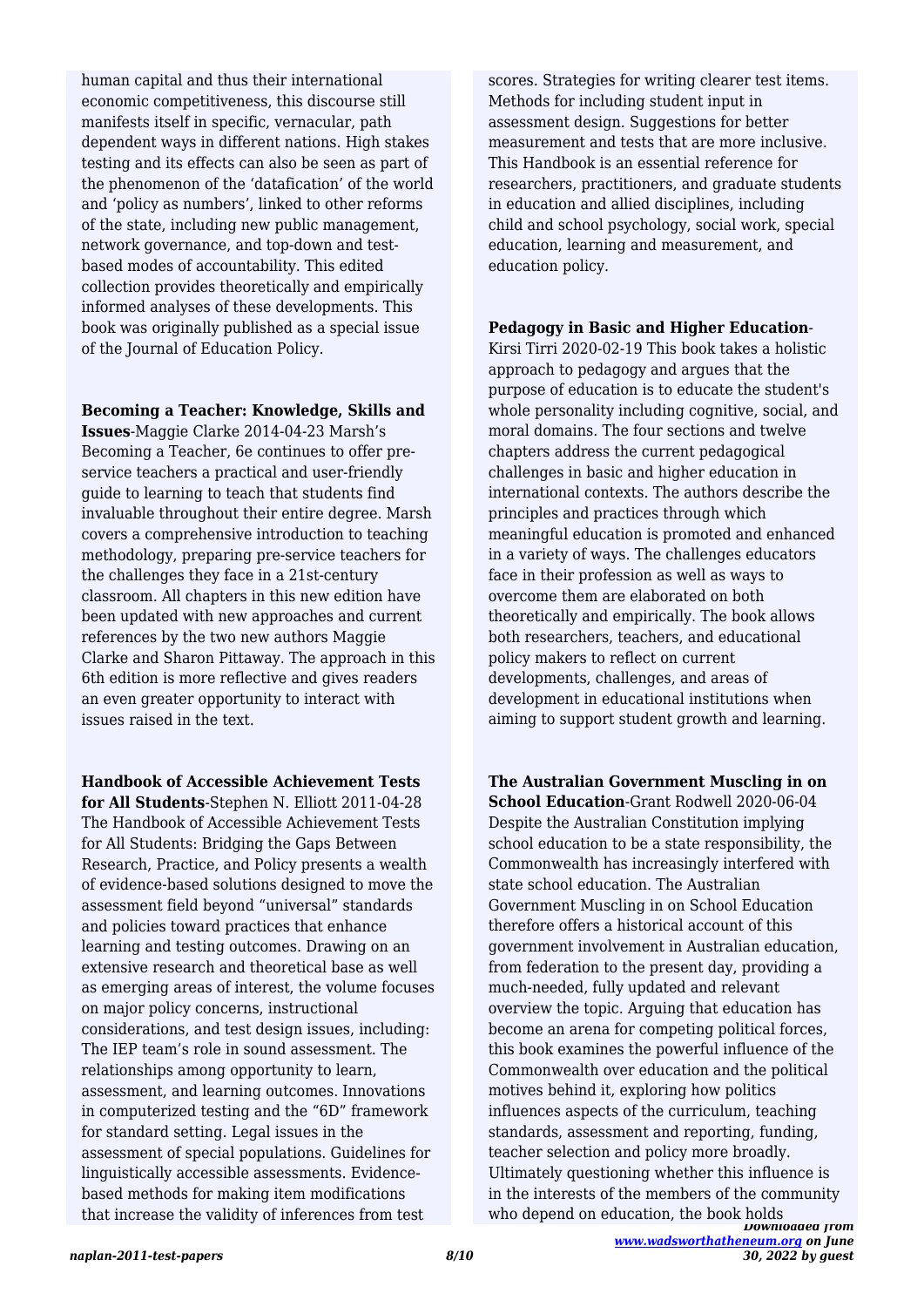government engagement in education to account. Taking the major epochs of federalism as an organizing framework, the book's chapters include explorations of: The efficiency dynamic and the progressive years (1919–39) Postwar imperatives and the Menzies years (1949–72) Coordinative federalism and treading softly: the Whitlam years (1972–5) and Fraser years (1975–83) Corporate federalism: the Hawke/Keating years (1983–96) Supply-side federalism and globalization: the Howard years (1996–2007) National control and the Rudd, Gillard, Abbott, Turnbull and Morrison years (2007–15) A thorough and significant examination of the historical engagement of the Australian government in education, this book is essential reading for student teachers and postgraduate students in education studies and politics.

**Assessment for Education**-Valentina Klenowski 2013-11-01 'This is a very exciting book and should be read widely by anyone who wants a better understanding of the role of assessment in the diverse, globalised, digital societies of the 21st century.' - Professor Mary James, University of Cambridge, President, British Educational Research Association 'Highly readable and thoroughly researched, this call for a new vision of education deserves to be ready by all those who share the concern to shape today's assessment practices to meet the needs of tomorrow's society.' - Professor Patricia Broadfoot, CBE, University of Bristol Do you need a practical guide to assessment, curriculum and policy? Are you also looking for a book that is firmly grounded in theory and professional practice? This book makes assessment processes transparent for practitioners, and shows how assessment should align with curriculum and teaching for success in education. The book will show you how practitioner use of achievement standards can improve learning, equity, social justice and accountability. Inside this book, you will learn about: Quality assessment and judgement practice Relationships across curriculum, assessment, teaching and learning Front-ending assessment based on the learner's needs Practitioner judgement approaches and standards The conditions under which teacher assessment can be valid Principles derived from research of social moderation practices Assessment for Education is the perfect guide for students, researchers, academics and teaches, and anyone working in curriculum and

assessment policy.

**Valuing Students with Impairment**-J. Joy Cumming 2012-01-05 In this book, the author Joy Cumming draws on knowledge of law, assessment and measurement to provide an original analysis of the inclusion of students with impairment in educational accountability assessments in the U.S., England and Australia. Equitable education of students with impairment is worldwide policy. Educational accountability for improvement of educational outcomes is also a worldwide phenomenon. The U.S., England and Australia are well placed economically and politically to pursue best educational practice for students with impairment and well advanced in both provision and educational accountability systems. Examining these three systems enables an analysis of possible optimal practices to guide other countries. The book identifies three models of impairment in place in legislation, policy and enacted practice for educational accountability with students with impairment. Intentions of legislation and policy reflect a social model of impairment—while an individual has an impairment, social practice creates the barrier that leads to a disability. In implementation, legislation and policy rely on a medical model of disability—categorizing disability in medical or specialist terms. In educational accountability practices, it is argued in this book, a third model of disability is created—a psychometric model, with impairment constructed through overemphasis on standardization of assessment processes. Eight explicit and implicit assumptions that underpin the ways students with impairment are valued in educational accountability are identified and discussed. Three recommendations are made to promote equitable inclusive educational accountability practices for students with impairment, to inform future policy and practice in all countries.

*Downloaded from* **Performing the State**-Paul Henman 2018-10-22 Performance measurement is now a key management tool used by government to assess and enhance public services. It is also used as a tool for public sector transparency and accountability. Despite these noble objectives, performance measurement can also generate counterproductive and sometimes paradoxical outcomes. This book innovatively conceptualises performance measurement as a 'policy instrument'. Such an approach necessarily